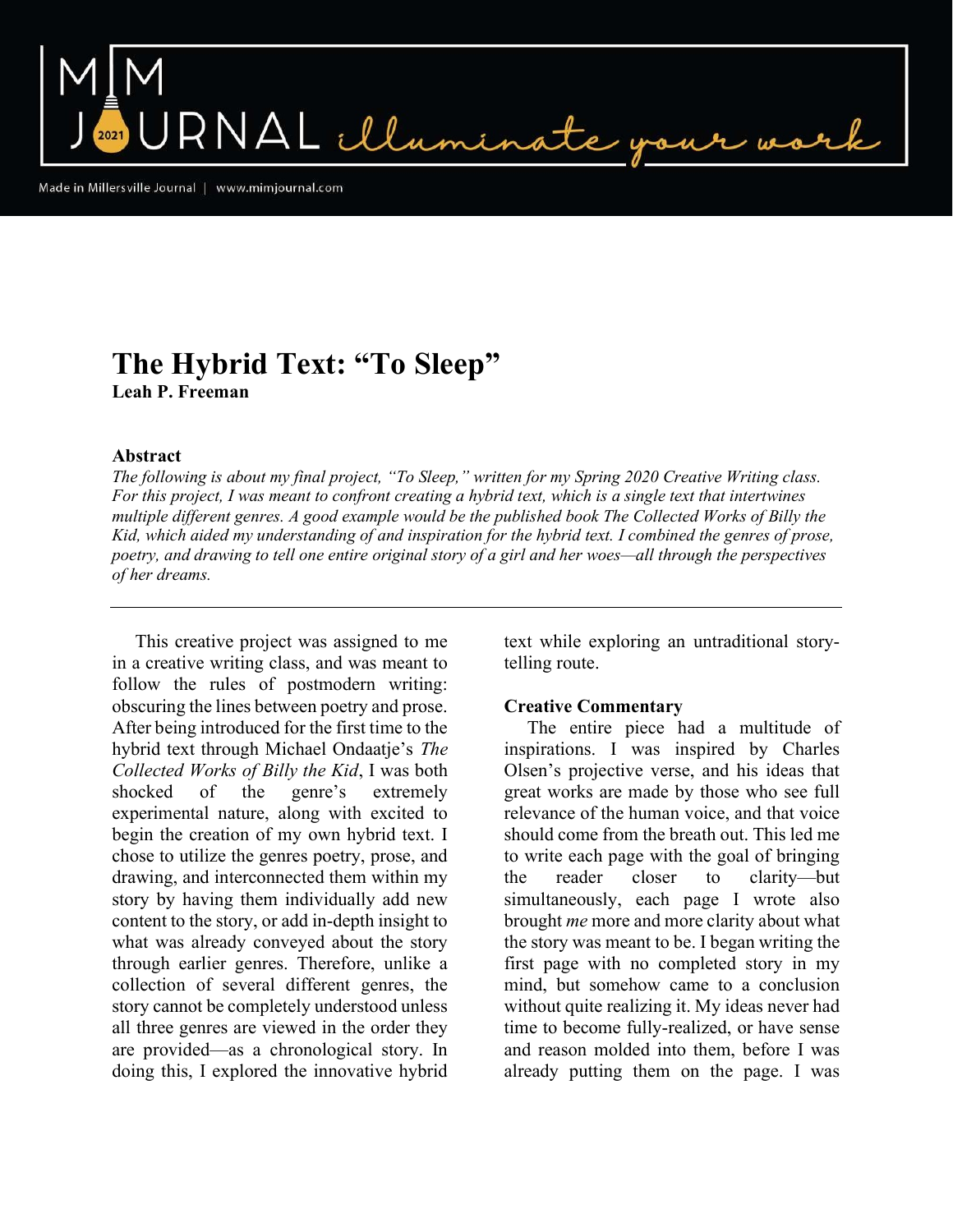writing as easily as breathing—I was writing to the beat of my own breath.

 I was also inspired by BEAT style—while my text was slow, I strongly equipped stream-of-consciousness (inspired specifically by John Ashbury) and a sense of being beaten-down. Occasionally, I picked up the jazzy, fast-paced style of BEAT poetics.

 Modernism, one of the styles that motivated the New York School of Poetry members, also inspired me as I recalled Freud's notion that dreams are an analysis of the unconscious, and modernism's philosophical belief that the truth is "within us."

 I also added a hint of the innovative writing style, appropriation, or reference, into my piece. I called my piece "To Sleep," and kept the title in quotes because I am referencing Shakespeare's speech "To be, or not to be" from Hamlet. However, this was not a planned addition of appropriation. After I had finished this project, I could not immediately think of a title for it. I then exclaimed to my father that I would call it "To Sleep," and he responded by quoting the famous Shakespearian speech, mistaking my title for a reference of the speech. I felt overwhelmingly shocked, and almost even

upset, at his misunderstanding, mainly because the well-known words seemed to convey meaning so similar to the story I had written. I had thought, for a moment, that my story was pure and original. I wondered if I had not had the background knowledge, though it was momentarily unconscious, of the Shakespearian speech, if I would have even been able to write this piece. This made me question the concept of originality, which also often comes up in conceptualism, (another topic I had learned from the class this project was assigned in) and further inspired my creative project's current title.

 I never thought I would write something like this, but I am glad I did. I truly became aware of this when I began confronting my digital portfolio for my current Digital Portfolio class. In choosing artifacts, or samples, from my past professional and academic works that could potentially aid me as supplements to my portfolio, I realized I have worked with a lot of different genres. This piece is helpful as it encompasses three genres I have worked with, and therefore condenses my overall collection of samples of different genres to be used in my digital portfolio. Overall, this piece was not only exciting to create, but will continue aiding me as an artifact in my digital portfolio.